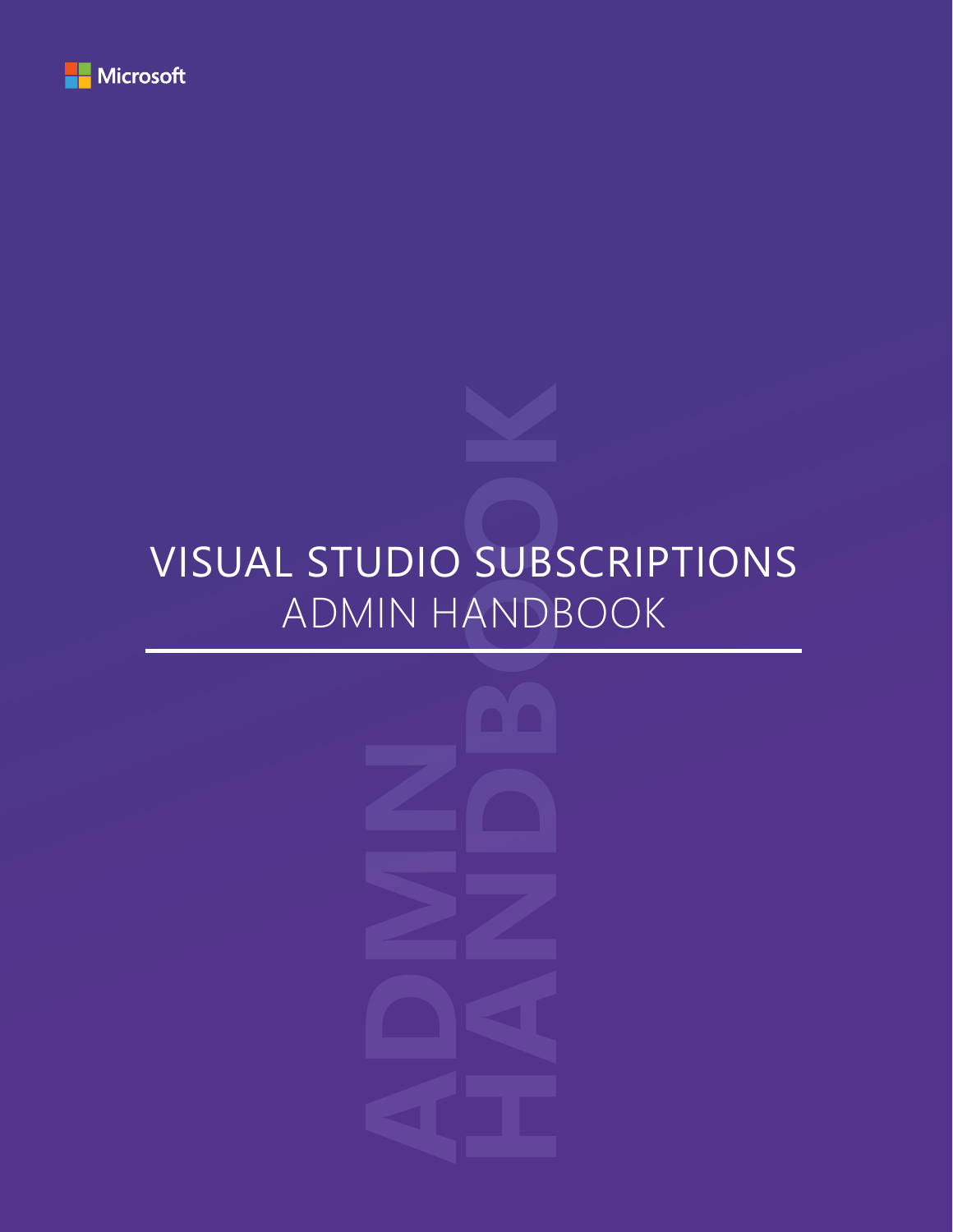# Support tools in one place to help you do what you need to do

## Table of contents

**[7-16](#page-4-0)**

**[3](#page-2-0)**

# **[17](#page-9-0)**



**2** Editor's note

**[20-21](#page-10-0)**

#### What's in a Visual Studio subscription?

Assigning Visual Studio subscriptions

#### Admin best practices

Why should I assign Visual Studio subscriptions?

Helpful links

## Editor's note

- For admins
	- For subscribers

This guide is designed to help you get started managing subscriptions quickly, while providing a clear explanation of what's in a Visual Studio subscription and why assigning subscriptions is important to your role. It also includes a comprehensive list of resources and support tools in one place to help you do what you need to do.

- 
- Visual Studio Azure dev/test individual credits Azure dev/test pricing
- 
- 
- DevOps Software & downloads Services Training Support
- 
- 
- 

• About subscriptions

• Quick start • Super admin capabilities

> VISUAL STUDIO SUBSCRIPTIONS ADMIN HANDBOOK VISUAL STUDIO SUBSCRIPTIONS ADMIN HANDBOO **02**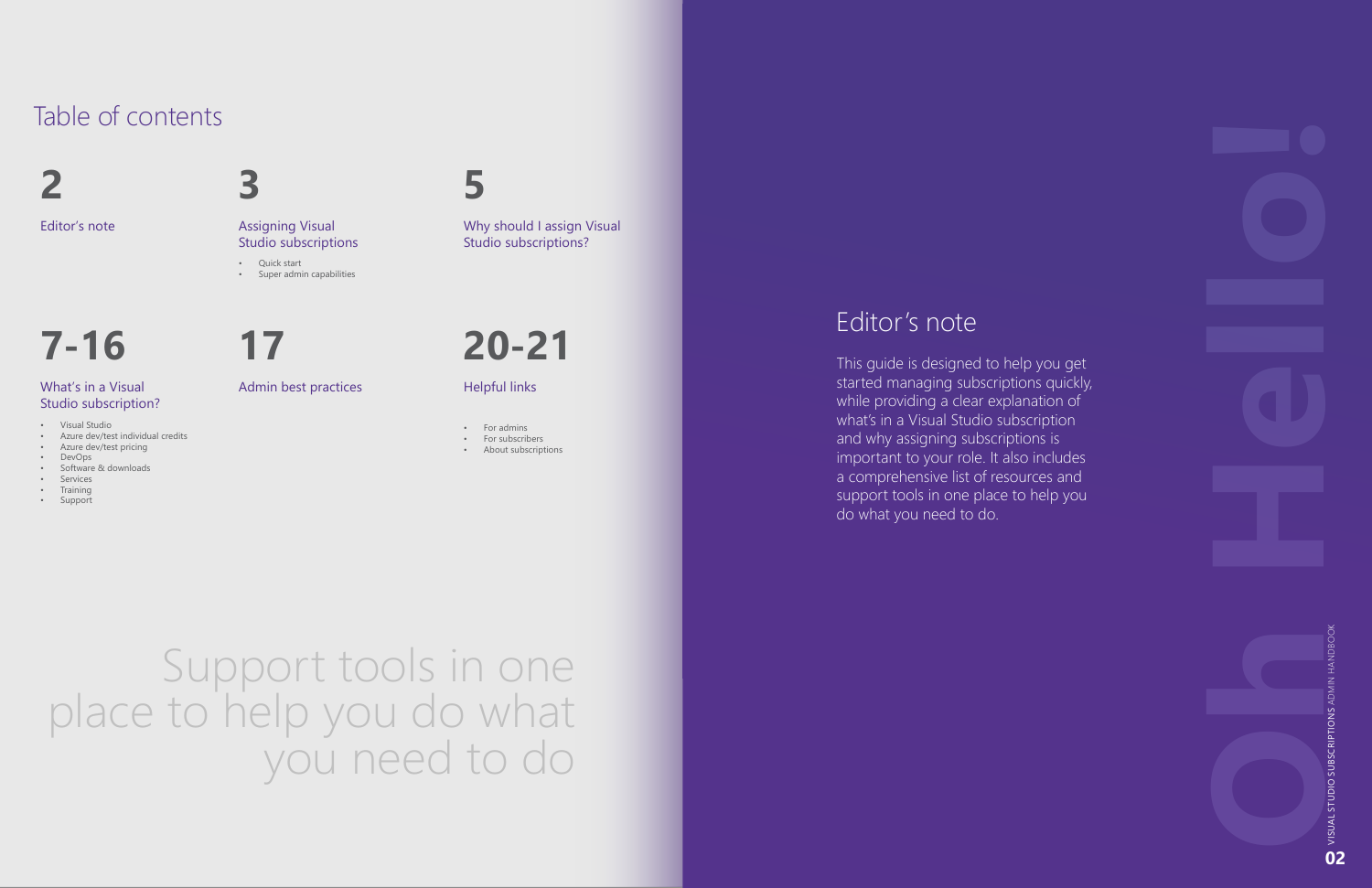## <span id="page-2-0"></span>Assigning Visual Studio Subscriptions

#### **Quick start – Getting set up**

This section is intended to help you get signed in and quickly begin managing Visual Studio subscriptions in four short steps. There are additional resources available in the helpful links section.

> If you can't sign in, a super admin on your agreement will be able to add you. For information about being added, check out the FAQ section on the Visual Studio subscriptions administration page referenced above.

Go to the Visual Studio subscriptions administration page at: **<https://aka.ms/VSSAdmin>**, choose "Admin portal sign-in" and sign in. **1**

Once in the portal, you will be able to see available and assigned Visual Studio subscriptions for your organization's agreement(s). Portal functionalities depend upon your role, but all roles can:

Bookmark **<https://manage.visualstudio.com>** for future use to take you directly to the portal. **2**

- Add, edit and delete individual users
- Add or edit multiple subscriptions using a simple Excel template
- Assign Visual Studio subscriptions using Azure Active Directory (AAD) groups (available for organizations with Enterprise agreements). Read more at: **<https://aka.ms/AADgroupDocs>**
- View reporting about Visual Studio subscription assignments and track maximum assignment levels



**3**

page at: **<https://aka.ms/VSSAdmin>**.

You can also read about all the functionalities in our admin docs: **<https://aka.ms/AssignVSS>**

In addition to assigning Visual Studio subscriptions, super admins have more responsibilities and control over what happens in the Visual Studio Subscriptions Administration Portal. They can:

- Assign other super admins or admins
- 

• Set agreement-level preferences to auto-populate Visual Studio subscription assignment information such as subscription level, external employee access, download access, etc. Read more about how to do this at: **<https://aka.ms/VSSAdminPrefs>** 

To watch how to onboard as a super admin, check out the video for new admins on the Visual Studio subscriptions administration page referenced above. You can also read about it in our admin docs: **[https://](https://aka.ms/VSSAdminOnboarding) [aka.ms/VSSAdminOnboarding](https://aka.ms/VSSAdminOnboarding)** 

# To take a tour of the portal, check out the videos for using the admin portal on the Visual Studio subscriptions administration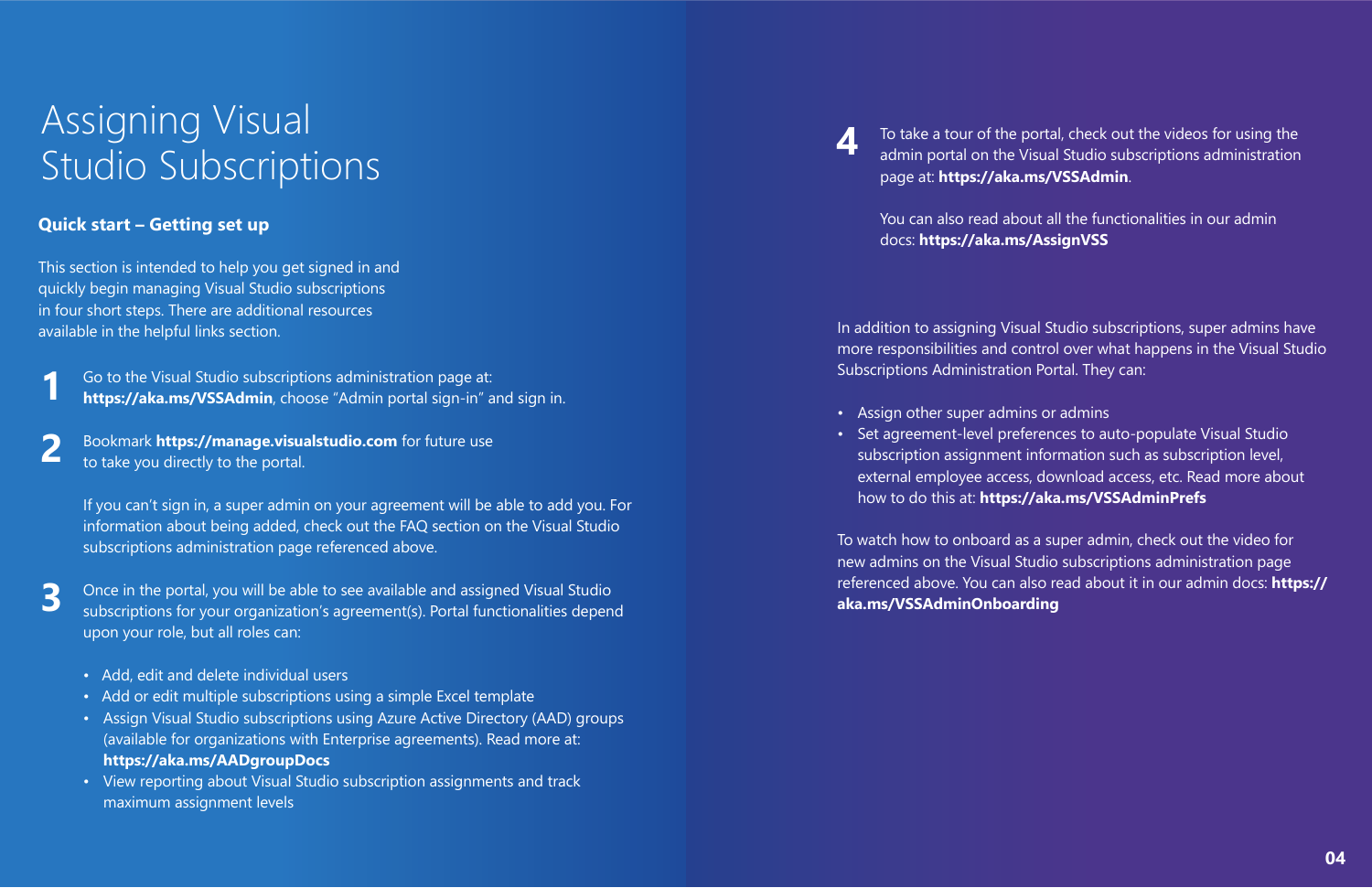# <span id="page-3-0"></span>Why should I assign Visual Studio subscriptions?

Visual Studio " subscriptions include so much more beyond the IDE to support developers."



- **• Improve productivity** the benefits and services included in Visual Studio subscriptions provide a comprehensive set of resources to help your developers work faster, smarter and deploy efficiently
- **• Foster developer growth** the technical and professional training included in a subscription enables your developers to learn while Azure dev/test individual credits help them explore and experiment with using Azure
- **Realize your org's investment** ensure your organization gets the most value out of their investment by assigning Visual Studio subscriptions

Visual Studio helps your developers write code quickly, collaborate, and analyze, test, and deploy their applications. But there is so much more included in a Visual Studio subscription that doesn't come with the Visual Studio license. This guide will explain all the different benefits included in detail.

#### **Why is my role important?**

Although your developers may use Visual Studio as a standalone license in your organization, without you to assign subscriptions to them, they won't have access to all the benefits that are available. By assigning a subscription, you're unlocking services and benefits for your developers, allowing them to accelerate their growth, be more productive, and stay up to date with emerging trends and technologies.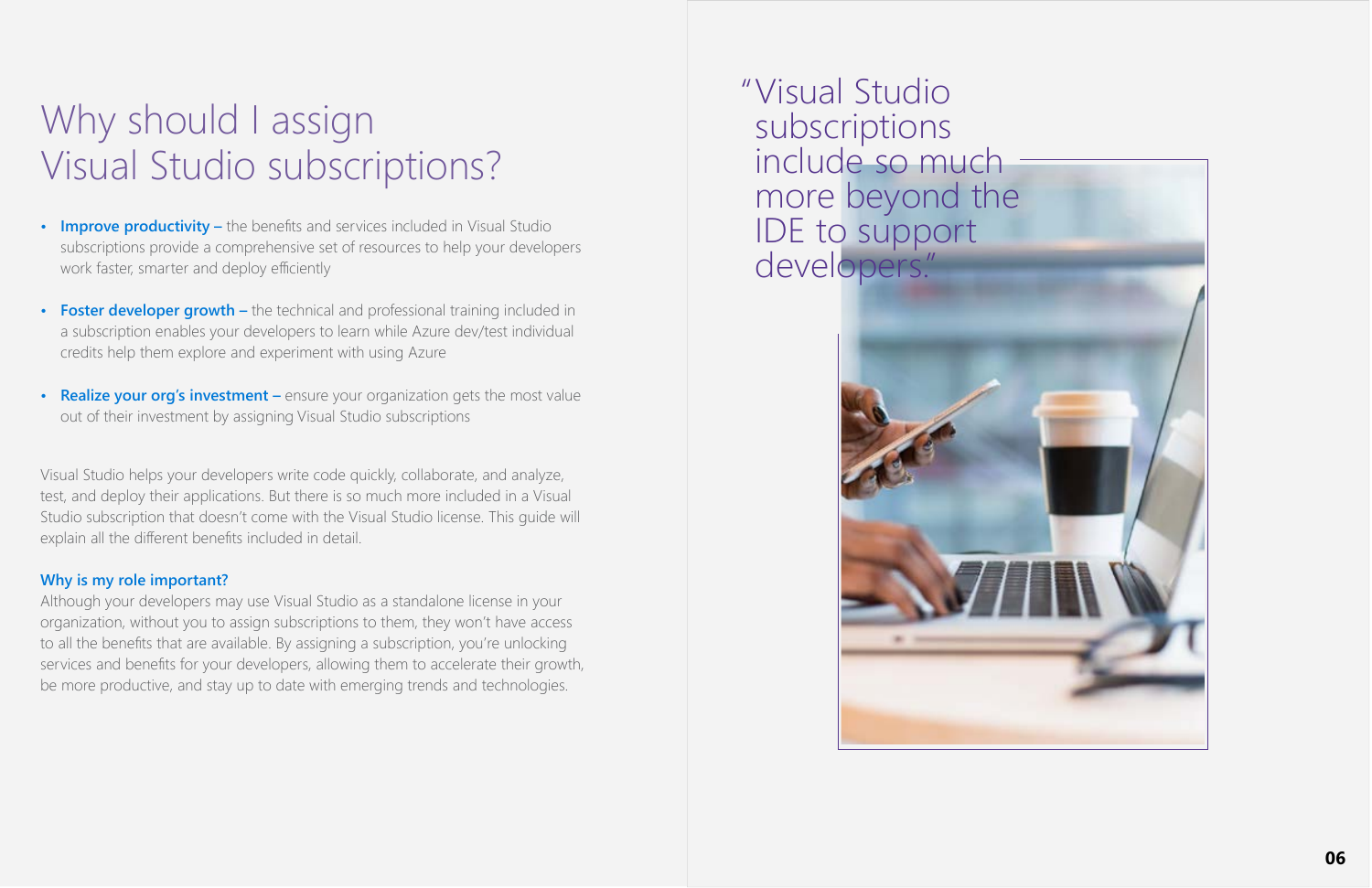## <span id="page-4-0"></span>What's in a subscription?

When people hear the name Visual Studio, they usually think of the Integrated Development Environment or IDE. But Visual Studio subscriptions include so much more beyond the IDE to support developers.

- Tools Powerful software that enables developers to innovate
- Azure An opportunity to learn and explore cloud possibilities
- Software Downloads Access to thousands of software downloads for development and test
- Services Access to apps and services that support different unique developer scenarios
- Training Resources to help developers improve their technical and professional skills
- Support Help resolving any technical issues along the way

We'll go more in-depth for each of the benefits in the following pages. Depending on which Visual Studio subscription your subscribers have, not all benefits are included. This handbook shares what is in the Visual Studio Enterprise Subscription with GitHub Enterprise because it's the most comprehensive subscription available. But for a comparison of what's included in the other Visual Studio subscription levels, visit the benefits page at: **<https://aka.ms/VSSBenefits>** 

#### **Visual Studio**

Visual Studio subscriptions ensure that your developers always have access to the latest version of Visual Studio on PC and Mac, in addition to all the previous versions.

Visual Studio Enterprise and Visual Studio Enterprise for Mac are the tools your developers can use to build applications. Visual Studio is an integrated, end-to-end solution for teams of any size with demanding quality and scale needs. In addition to writing code, Visual Studio enables them to analyze, debug, test, collaborate and deploy.

They can increase their productivity with IntelliTest, Live Unit Testing, and Live Dependency Validation which helps them deliver code with quality, accuracy and speed. This enables them to spend more time writing code by infusing code quality right from the first line.

IntelliTrace, Snapshot Debugger, Code Map, Xamarin Profiler and Xamarin Inspector help your developers understand the root cause of issues quickly. They can fix bugs faster with these advanced debugging and diagnostic tools whether they are working on desktop, web, cloud, or mobile apps.

Visual Studio is cloud-connected helping your developers stay up-todate and in the know, and more efficiently with built-in and downloaded features. It also enables them to collaborate seamlessly without leaving the development environment with Visual Studio Live Share. Live Share enables your developers to collaboratively edit and debug code in realtime with anyone using their favorite tools. Pair programming, code reviews, and more are made easy with shared servers, terminals, diffs, and comments.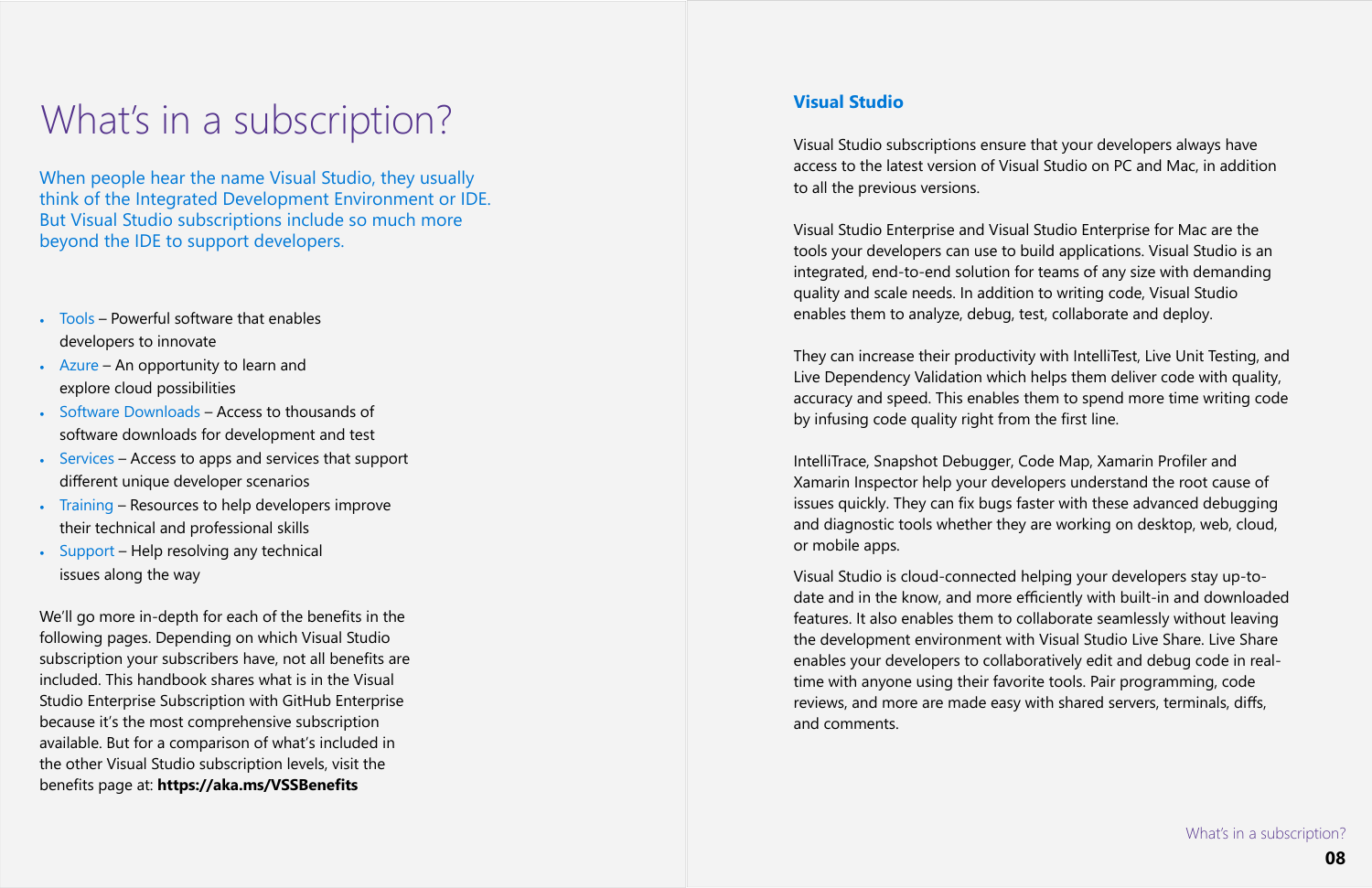#### **Azure dev/test individual credits**

Developers get up to \$150 in dev/test individual credits to use to learn and experiment in Azure. This means they can try running virtual machines, storing data, and developing serverless apps in the cloud with Azure. There's no credit card required, so as an admin, you don't have to worry about unexpected charges going to your purchasing department. When your Visual Studio subscribers reach the monthly cap for their credits, their Azure services will stop until their next monthly credits are added. If you choose to, you can remove the spending cap by adding a credit card.

The \$150 limit resets automatically each month while their Visual Studio subscription is active, so you don't need to do anything to make sure that they get their credits.

Curious to find out how far your subscribers' \$150 will stretch in Azure? There are several different scenarios on our Azure for Visual Studio subscriptions webpage. For each scenario, the pricing calculator autopopulates the cost so your subscribers know exactly how far their credits will go.

To see for yourself, just visit our Azure for Visual Studio subscribers webpage at: **<https://aka.ms/VSSAzureScenarios>**. Click on "See product and pricing details" for any of the scenarios and scroll to the bottom to see your estimate.

#### **Azure Dev/test Pricing**

Your Visual Studio subscribers are eligible to receive discounted rates on Azure to support their ongoing development and testing. They also receive cloud use rights of their subscription software on Azure to help their Azure credits go farther. There are a few dev/test pricing options available depending on your organization.

#### Enterprise Dev/test

If your organization has an Enterprise agreement with an Azure subscription, you can get discounted pricing on Azure through our Enterprise Dev/ test offer. This is a specific Azure subscription type created in your Azure enrollment portal that automatically provides the Azure discounted rates.

#### Pay-As-You-Go Dev/test

If your organization doesn't have an Azure Enterprise agreement, this is a great way to get discounted Azure Dev/test pricing. You can set this up through your Azure account with credit card billing (invoicing is also available).

The Enterprise Dev/test offer and the Pay-As-You-Go Dev/test offer are designed to meet the non-production needs of teams with Visual Studio subscribers. Your organization essentially receives a discount on Azure for Microsoft products. These offers allow your developers to quickly get their teams up and running with dev/test environments in the cloud using pre-configured virtual machines, including Windows 10, and low rates on Windows Virtual Machines, Cloud Services, SQL Database, HDInsight, App Service and Logic Apps. With Azure you have the added benefits of providing cost allocation to your users, and either to provided isolated environments and subscriptions with separate bills and cost centers, or to simply charge back based on usage.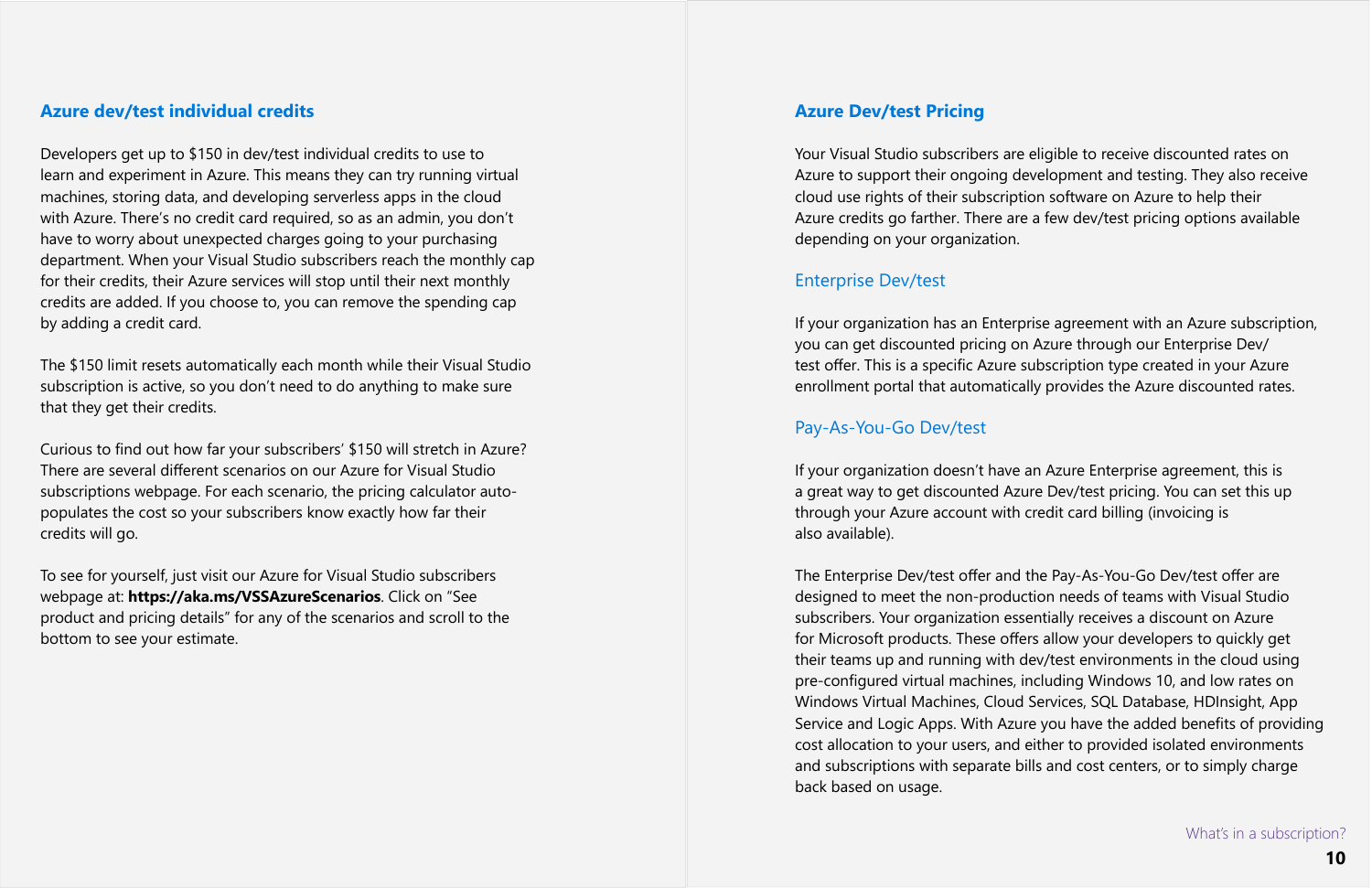v

This offer is targeted at your software developers, and all those involved in the software lifecycle, from admins to end users, and the entitlement stems from their current Visual Studio subscription. Similar to on-prem MSDN, use rights extend to end users for additional usage and testing purposes, and those users do not need additional Visual Studio subscriptions. Your organization will just pay the Linux rate for VMs they run, even those VMs with SQL Server, SharePoint Server, or other software that is normally billed at a higher rate. They can upload their own custom virtual machine images or use one of our pre-configured images from the Azure Gallery. They can also leverage Windows Virtual Desktop to quickly deploy and manage hundreds of VMs for development and testing purposes.

For more details about the offers and how to set them up, visit: **<https://aka.ms/devtestPR>**

#### GitHub Enterprise

GitHub Enterprise allows your developers to securely bring open source code, community, and best practices to their enterprise projects. It offers flexible security, compliance, and deployment controls making it easy for your team to use GitHub Enterprise wherever they need it.

Your developers can get started faster and easier with built-in GitHub extensions in Visual Studio. GitHub also has native integrations with Azure DevOps allowing your developers to plan smarter and ship faster using collaborative workflows and a set of modern dev services. They can associate bugs and tasks to the code to know when a bug fix is going out in a release, all within Visual Studio. Developers can quickly clone their code from an online repo on GitHub, Azure DevOps, or elsewhere. They can create repositories and manage Git through changes and committed code in the IDE.

- Azure Repos provides Git repositories or Team Foundation Version Control (TFVC) for source control of their code
- Azure Pipelines provides build and release services to support continuous integration and delivery of their apps
- Azure Boards deliver a suite of Agile tools to support planning and tracking work, code defects, and issues using Kanban and Scrum methods
- Azure Test Plans provide several tools to test their apps, including manual/ exploratory testing and continuous testing
- Azure Artifacts allow teams to share Maven, npm, and NuGet packages from public and private sources and integrate package sharing into your CI/CD pipelines and the state of the state of the subscription?

#### **Software and downloads**

Unlike the standalone Visual Studio product, Visual Studio subscriptions offer your developers the ability to access more than a thousand Microsoft software downloads to use for dev/test purposes. This will give them the opportunity to test their builds, code and more against a huge array of existing software.

The software includes current and past versions of Windows operating systems, servers such as Windows Server, Microsoft SQL Server, R Server, SharePoint, Exchange, Dynamics and more.

Visual Studio Enterprise subscribers also have production use rights for Office 365 ProPlus and Office Professional Plus 2019. Download this Excel file for a full list of downloads: **<https://aka.ms/VSSsoftware>**

#### **DevOps**

#### Azure DevOps

Azure DevOps provides developer services to help teams plan work, collaborate on code development, and build and deploy applications. Developers can work in the cloud using Azure DevOps Services or on-premises using Azure DevOps Server. Your subscribers can plan, build, and ship any app, for any platform. They can also use all the Azure DevOps services, including Azure Pipelines, Azure Boards, Azure Repos, Azure Test Plans and Azure Artifacts.

Details about Azure DevOps services and what they can do for your developers are as follows: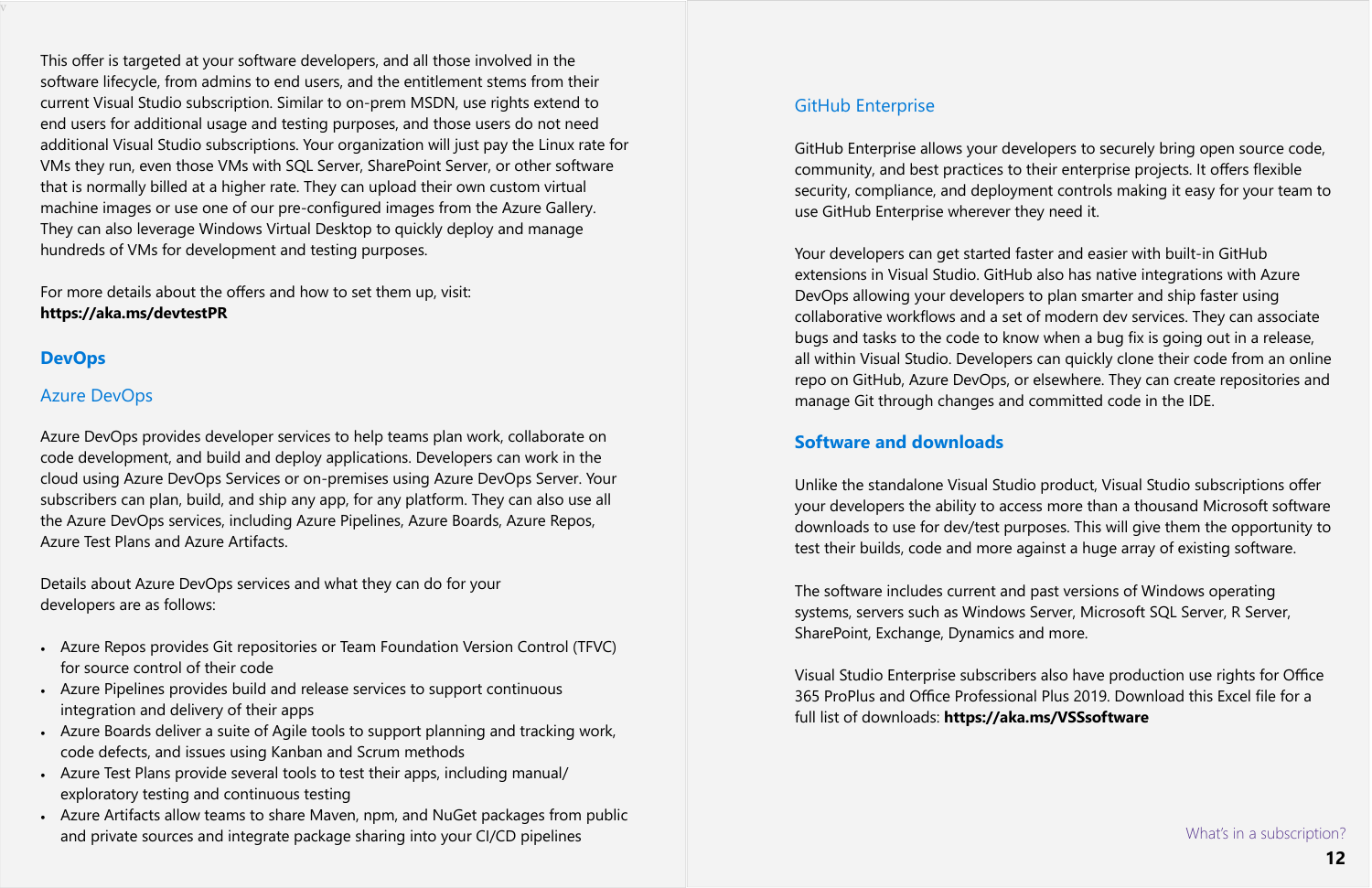#### **Services**

Your developers receive a range of services to help them in their daily work. As long as you've assigned a Visual Studio subscription to your developers, they just need to sign in to the portal at **<https://my.visualstudio.com>** and activate any of these services to get started. For information on activating Visual Studio subscription benefits, check out **[https://aka.ms/VSSDocs.](https://aka.ms/VSSDocs)**

#### Microsoft 365 Developer subscription (E5) – EMS and O365 combined

The Microsoft 365 E5 developer subscription includes an admin plus 24 user licenses for developers to use to build solutions. Your Visual Studio subscribers can develop with Microsoft Graph, SharePoint, Teams, Azure AD, Excel and Outlook.

It also offers expanded access to critical Microsoft 365 workloads and capabilities. Developers with Microsoft 365 E5 sandbox subscriptions can take advantage of:

- Advanced analytics with Power BI
- Enterprise Mobility + Security (EMS) for compliance and information protection
- Office 365 Advanced Threat Protection
- Azure Active Directory for building advanced identity and access management solutions `

#### PowerBI Pro – Analytics for every org

Your developers can connect to all their data (including streaming sources) and transform it into rich, interactive visualizations. They can share dashboards and collaborate with colleagues to easily track KPIs and make data-driven decisions.

## CAST Highlight – Helps assess if your developers' applications are ready for the cloud

Your developers can quickly and objectively assess cloud readiness of their application portfolio for Azure PaaS migration. CAST Highlight uses predictive pattern analysis developed by scanning thousands of applications and billions of lines of code. By looking at the frequency of issues and potential impacts found in source code, your developers can determine if an app is ready to move to the cloud.

#### Cloud Pilot – Helps move apps to Azure

This service helps your developers easily move their apps to Microsoft Azure by identifying required code changes down to the line of code in just minutes to facilitate a successful migration.

#### Visual Studio App Center – App lifecycle management

Your developers can build, test, deploy and monitor their iOS, Android, Windows and macOS apps. They can ship higher-quality apps faster and with more confidence.

This service allows them to automate the lifecycle of their apps. They can connect to their repo and within minutes build in the cloud, test on thousands of real devices, distribute to beta testers and app stores, and monitor realworld usage with crash and analytics data—all in one place.

#### Windows Developer Account

This service lets your Visual Studio subscribers submit free and paid apps for all Windows devices to the Windows Store.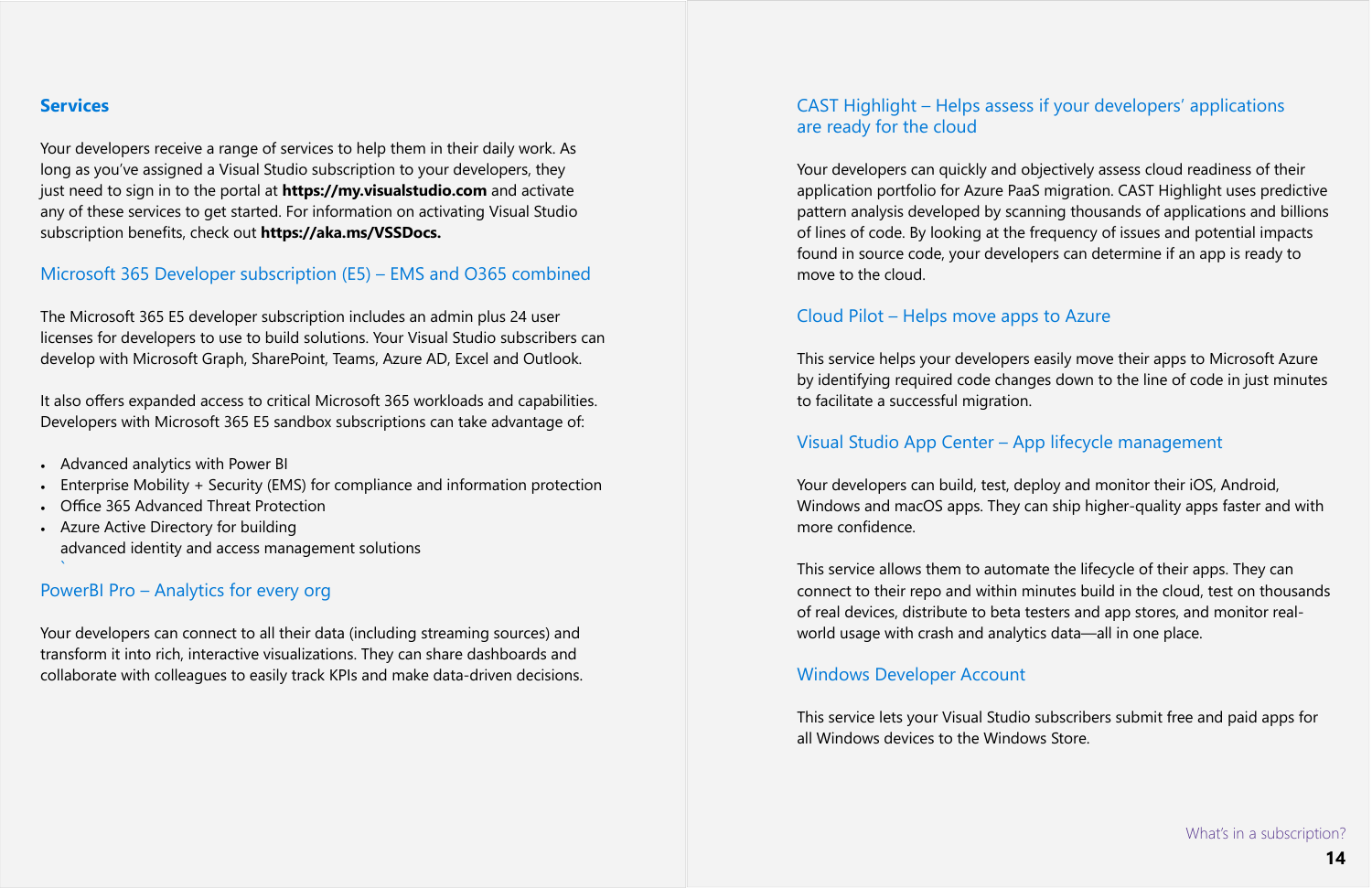#### **Training**

Developers can take advantage of several training offers to improve their skills and stay up to date on the newest technologies. The various offers provide customized training for specific use-case scenarios and allow your Visual Studio subscribers to learn skills that will help them take their development projects to the next level.

They can access the Visual Studio subscription portal at **<https://my.visualstudio.com>** to activate the training benefits included with their subscription level, and immediately begin taking courses.

#### Pluralsight – Cloud, design, security, mobile and data

Advance your subscribers' skills with courses from the Pluralsight catalog. Get expert-authored courses, learning paths, adaptive skill measurement and more.

LinkedIn Learning – Business, technology and creative training

Unlock the power of LinkedIn with access to the people, insights, and skills your developers need to advance their careers.

#### DataCamp – Data science and AI

DataCamp helps companies and individual learners make better use of data. Your subscribers can build data fluency online while learning from the world's top data scientists.

## **Support**

Even seasoned developers need help and support. Your subscribers have several support options available to help them on their development journey when they come up against tough scenarios.

#### Technical Support

Depending on which Visual Studio subscription your developer has, they will receive up to four Microsoft technical support incidents. These provide help to your subscribers to resolve break-fix issues in non-production environments.

## Concierge Chat – 24/7 support

Your subscribers can chat with us for assistance finding technical documentation and product information or using their subscription benefits.

#### WhiteSource Bolt

This helps your developers find and fix open source vulnerabilities and generate comprehensive inventory and license reports of all open source components in their builds.

#### CODE Magazine

#### The leading independent software development magazine covers dev technologies across all platforms, and your subscribers can

receive it at no charge.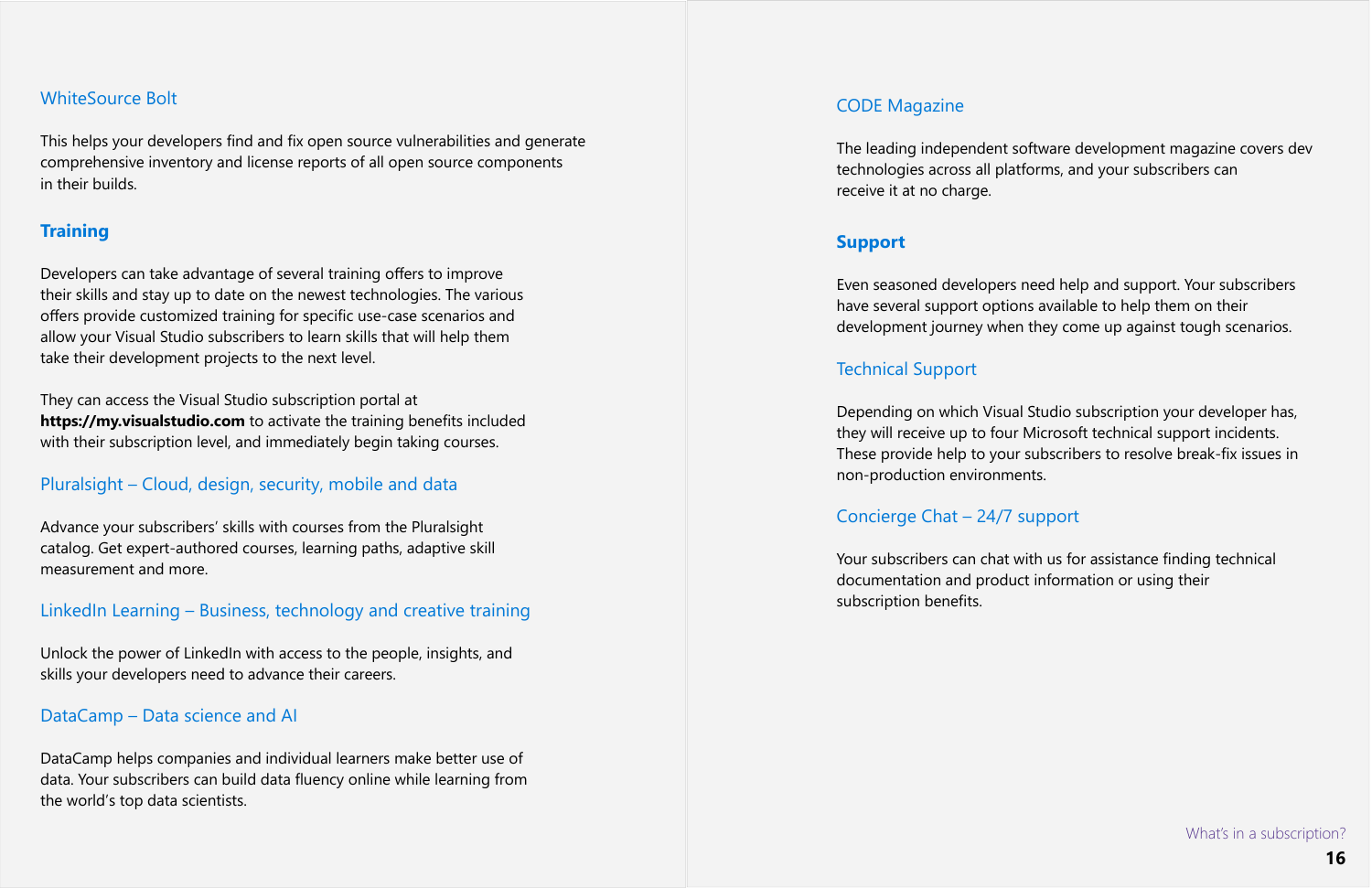## <span id="page-9-0"></span>Admin Best Practices

- Be sure to opt-in to the Visual Studio subscriptions admin newsletters to ensure you know when there are new features and changes impacting your role as an admin. Manage your preferences and assignment settings at: **[https://aka.ms/](https://aka.ms/VSSAdminProfile) [VSSAdminProfile](https://aka.ms/VSSAdminProfile)** and make sure you check the box for Visual Studio subscriptions.
- If you're a super admin, make sure you have more than one super admin for your organization. This way if you're out of the office, you always have a back-up person to add admins and subscribers. Super admins can manage admins and subscriptions, while admins can only manage subscriptions.

• Encourage your subscribers to take advantage of the benefits included with their Visual Studio subscriptions by activating them and using them. Remind them to opt-in to the subscriber newsletters for product and benefit updates.

• Periodically check the Visual Studio subscriptions admin webpage, as well as the Visual Studio Subscriptions Admin Portal to make sure you don't miss out on any changes or news.

**Below are some recommendations to ensure you and your organization are set up for success.** 

# tools in one place to help you do what

Support you need to do